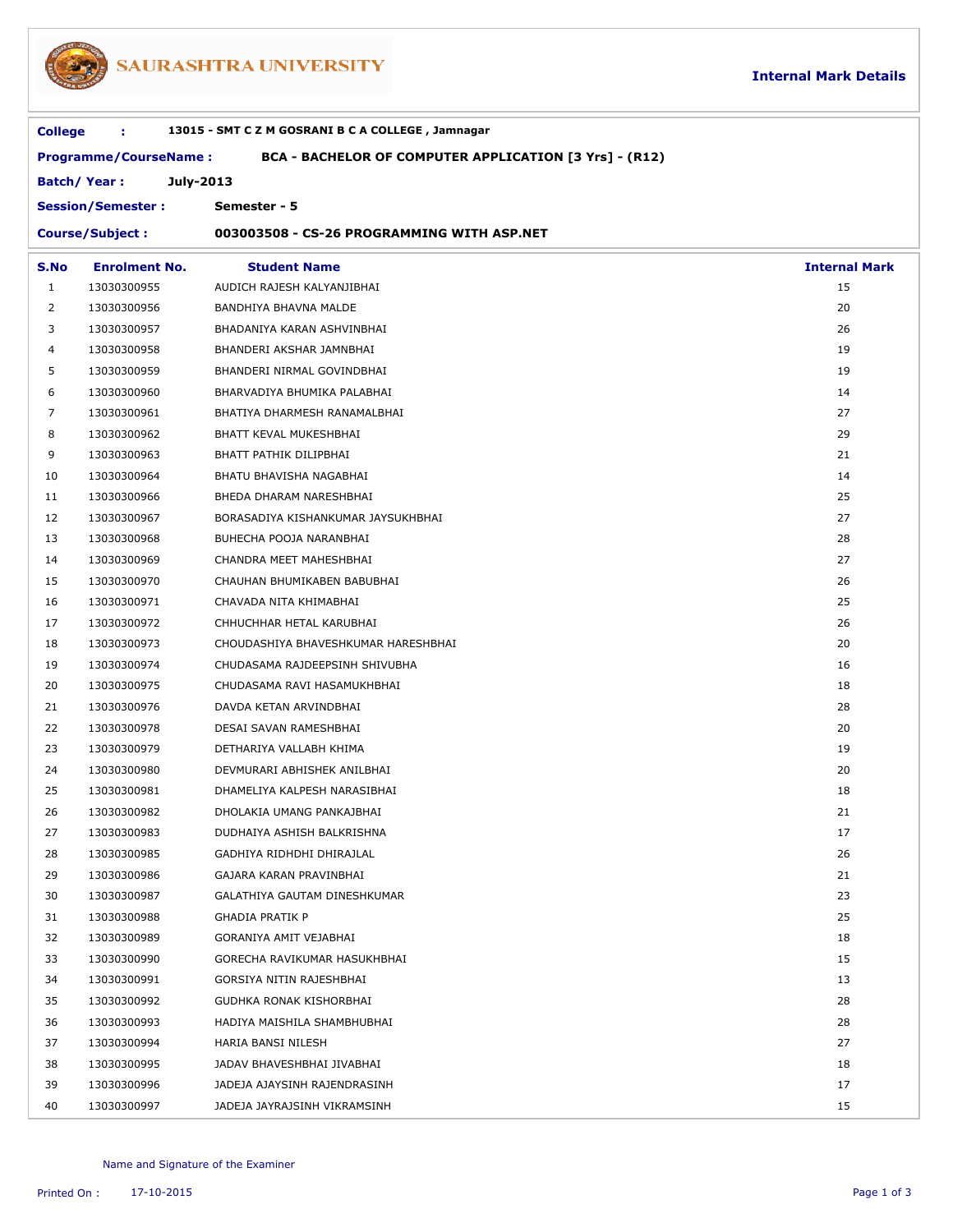|      | 13015 - SMT C Z M GOSRANI B C A COLLEGE, Jamnagar<br><b>College</b><br>÷.              |                                            |                      |  |  |  |
|------|----------------------------------------------------------------------------------------|--------------------------------------------|----------------------|--|--|--|
|      | <b>Programme/CourseName:</b><br>BCA - BACHELOR OF COMPUTER APPLICATION [3 Yrs] - (R12) |                                            |                      |  |  |  |
|      | July-2013<br><b>Batch/Year:</b><br><b>Session/Semester:</b><br>Semester - 5            |                                            |                      |  |  |  |
|      |                                                                                        |                                            |                      |  |  |  |
|      | <b>Course/Subject:</b>                                                                 | 003003508 - CS-26 PROGRAMMING WITH ASP.NET |                      |  |  |  |
| S.No | <b>Enrolment No.</b>                                                                   | <b>Student Name</b>                        | <b>Internal Mark</b> |  |  |  |
| 41   | 13030300998                                                                            | JADEJA MAHAVIRSINH VANRAJSINH              | 16                   |  |  |  |
| 42   | 13030300999                                                                            | JADEJA MAHIPATSINH OGHUBHA                 | 20                   |  |  |  |
| 43   | 13030301000                                                                            | JADEJA MAYURSINH JAGDISHSINH               | 16                   |  |  |  |
| 44   | 13030301001                                                                            | JADEJA SHAKTISINH KIRITSINH                | 21                   |  |  |  |
| 45   | 13030301003                                                                            | JANI HARSHITKUMAR NILESHBHAI               | 6                    |  |  |  |
| 46   | 13030301004                                                                            | JETHAVA ASHISH BABUBHAI                    | 22                   |  |  |  |
| 47   | 13030301005                                                                            | JHA NIKHIL KUMAR JETENDRA                  | 23                   |  |  |  |
| 48   | 13030301006                                                                            | JOSHI KOMAL PRAFULBHAI                     | 23                   |  |  |  |
| 49   | 13030301007                                                                            | JOSHI TEJASKUMAR KISHORBHAI                | 21                   |  |  |  |
| 50   | 13030301012                                                                            | KANANI ISHITA JAYSUKHBHAI                  | 30                   |  |  |  |
| 51   | 13030301013                                                                            | KANDORIA PARBAT RAMA                       | 19                   |  |  |  |
| 52   | 13030301014                                                                            | KASUNDRA MOHIT KARMSHIBHAI                 | 15                   |  |  |  |
| 53   | 13030301015                                                                            | KER HARDEEPSINH CHANDUBHA                  | 19                   |  |  |  |
| 54   | 13030301017                                                                            | KOTECHA RADHIKA NITINKUMAR                 | 15                   |  |  |  |
| 55   | 13030301019                                                                            | LAGARIYA DIVYA BHIMASHIBHAI                | 15                   |  |  |  |
| 56   | 13030301020                                                                            | MAKWANA BHARTI PRAKASHBHAI                 | 23                   |  |  |  |
| 57   | 13030301021                                                                            | MANDAVIA PARTH DINESHBHAI                  | 27                   |  |  |  |
| 58   | 13030301022                                                                            | MANGI VIVEK KIRANBHAI                      | 6                    |  |  |  |
| 59   | 13030301023                                                                            | MANSATTA PAVAN NARANBHAI                   | 15                   |  |  |  |
| 60   | 13030301024                                                                            | MANSATTA SAGAR VINODBHAI                   | 15                   |  |  |  |
| 61   | 13030301025                                                                            | MANSATTA YASH KIRITBHAI                    | 15                   |  |  |  |
| 62   | 13030301026                                                                            | MEHTA NINAD HARSHADBHAI                    | 17                   |  |  |  |
| 63   | 13030301027                                                                            | MER KRISHNA JITENDRABHAI                   | 30                   |  |  |  |
| 64   | 13030301028                                                                            | MODHWADIA PRITHVI CHHAGANBHAI              | 20                   |  |  |  |
| 65   | 13030301029                                                                            | MOTIYANI VIMAL RAMCHANDRA                  | 15                   |  |  |  |
| 66   | 13030301030                                                                            | NADIYAPARA ASHA ARVINDBHAI                 | 12                   |  |  |  |
| 67   | 13030301031                                                                            | NANDA JAY VINODBHAI                        | 22                   |  |  |  |
| 68   | 13030301032                                                                            | NANDA SAGAR VINODBHAI                      | 13                   |  |  |  |
| 69   | 13030301033                                                                            | NARIYA HARDIK MOHANBHAI                    | 20                   |  |  |  |
| 70   | 13030301035                                                                            | PADALIYA KISHAN HARESHKUMAR                | 16                   |  |  |  |
| 71   | 13030301036                                                                            | PANSARA MADHAV JAYANTIBHAI                 | 19                   |  |  |  |
| 72   | 13030301037                                                                            | PATODIYA RAVI VITTHALBHAI                  | 22                   |  |  |  |
| 73   | 13030301038                                                                            | PILLAI S. PRIYADARSHINI SUGUMARAN          | 23                   |  |  |  |
| 74   | 13030301042                                                                            | RAJYAGURU ANKITA PRAVINBHAI                | 28                   |  |  |  |
| 75   | 13030301043                                                                            | RAMANI VISHAL MANSUKHBHAI                  | 21                   |  |  |  |
| 76   | 13030301044                                                                            | RANIPA MAYA MANSUKHBHAI                    | 25                   |  |  |  |
| 77   | 13030301045                                                                            | SACHDA ASIF FARUKBHAI                      | 19                   |  |  |  |
| 78   | 13030301046                                                                            | SANCHANIYA BHAVYA MUKESHBHAI               | 26                   |  |  |  |
| 79   | 13030301047                                                                            | SANGANI AKHIL MANSUKHBHAI                  | 15                   |  |  |  |
| 80   | 13030301048                                                                            | SANGANI ANKIT KARSHANBHAI                  | 19                   |  |  |  |
| 81   | 13030301049                                                                            | SANGHANI HIRAL DINESHBHAI                  | 26                   |  |  |  |
| 82   | 13030301050                                                                            | SANTOKI YASHKUMAR BHARATBHAI               | 24                   |  |  |  |
| 83   | 13030301051                                                                            | SHANGHANI DHAVAL DINESHBHAI                | 15                   |  |  |  |
| 84   | 13030301052                                                                            | SHETH SIDDHARTH NITINBHAI                  | 17                   |  |  |  |